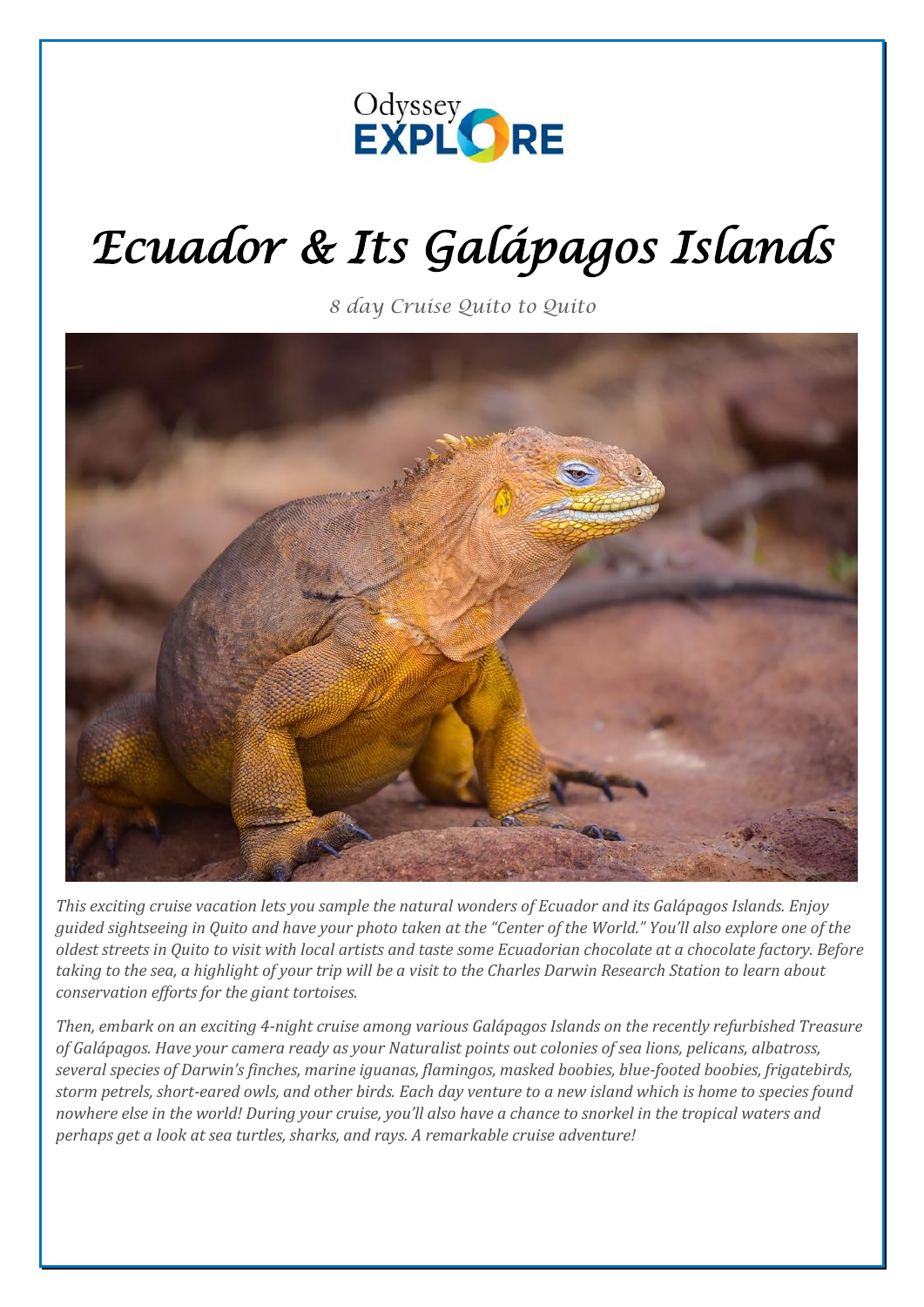## **HIGHLIGHTS**

- *An incredible unique destination which is yet untouched, natural and filled with rare wildlife*
- *A river cruise experience with your unique style in mind*
- *Luxurious standards in elegant atmosphere*
- *Expedition team of multilingual Naturalists*
- *Daily multi-media natural history lectures*
- *Observation area to watch sea creatures*

#### **Day 1 - ARRIVE IN QUITO, ECUADOR**



¡Bienvenido a Ecuador! South America's Most Biodiverse Country

Take free time today to relax and prepare for your upcoming Galápagos adventure, or walk through the historic city to sample ceviche or helado (Latin-American ice cream). Dine out tonight or ask about the best clubs for music and dancing.

## **Day 2 – QUITO**



A Gold Altar, Artistic Avenues, and Two Hemispheres in One Day Choose from one of these tours:

#### **CLASSIC**

Take a Guided Sightseeing Tour of Quito that showcases the colonial city's historic sites, including the impressive Legislative Palace with its enormous sculpted mural of Ecuadorean history. You'll also see Independence Plaza and visit the 16th-century San Francisco Monastery, and La Compañía Church—the exquisite Jesuit cathedral with its spectacular Spanish baroque architecture—more than 160 years in the making.

#### **DISCOVERY**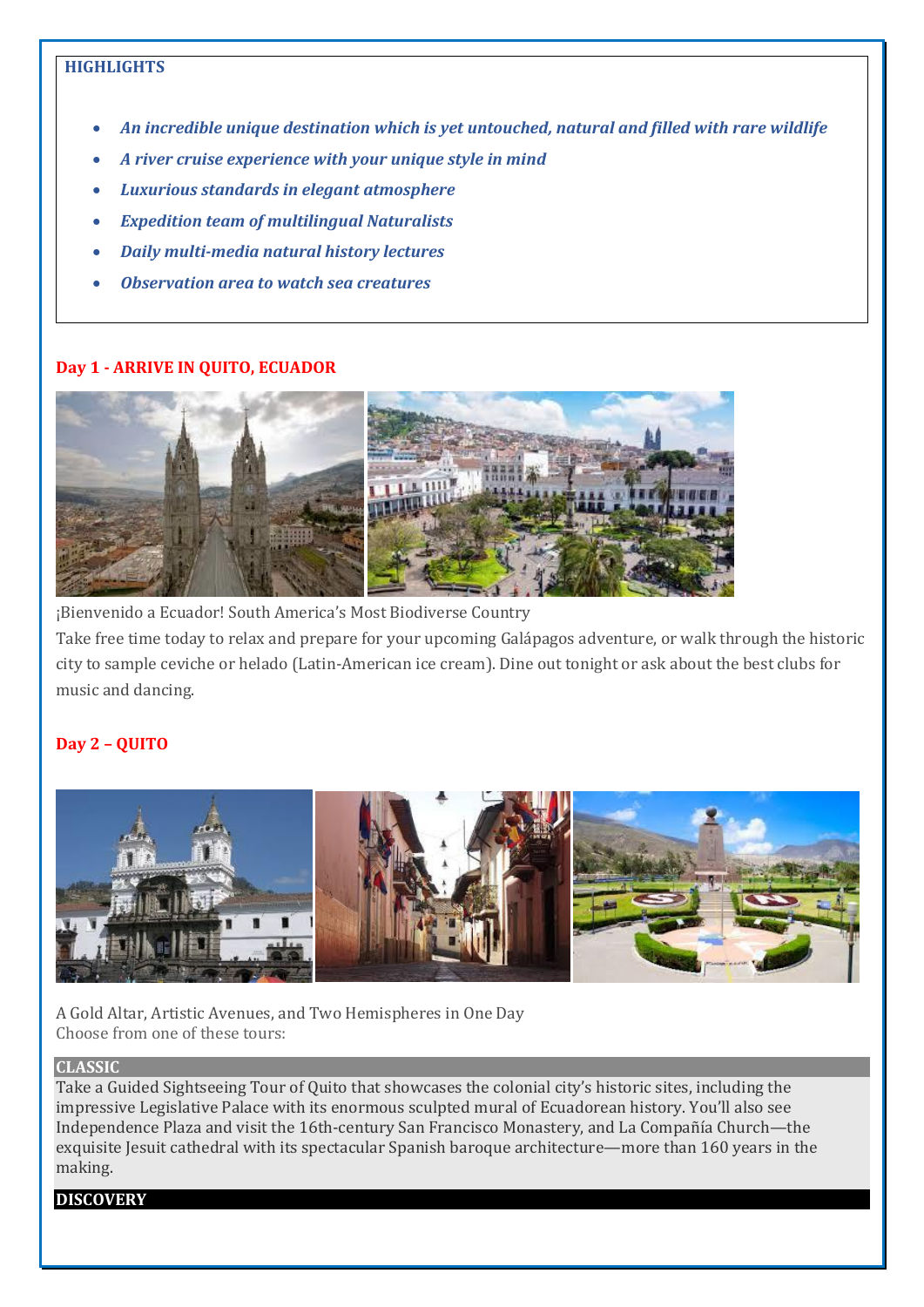Take a Guided Walk down Calle La Ronda—one of Quito's oldest streets—with a wealth of artist's workshops and galleries where you'll meet local artists and learn about their original works. Later, visit a local chocolate factory for a tour and a tasting to discover why Ecuador is one of the world's finest chocolate producers.

#### **CLASSIC**

Your day in Quito ends with a Guided Excursion to the Ciudad Mitad del Mundo—a monument to the Equator the "middle of the world." Stand in both the Northern and Southern Hemispheres at the same time at the exact location of the Earth's Equator. Observe the equatorial effects of the dual-spiraling directions of water and balancing eggs on end.

This evening, enjoy a welcome dinner with delicious regional cuisine.

# **Day 3 - BALTRA–GALÁPAGOS ISLANDS (EMBARKATION)–SANTA CRUZ ISLAND**



The Theory of Evolution—and Giant Babies

This morning, take a flight to the Galápagos island of Baltra where you'll embark on your five-day cruise aboard the Treasure of Galápagos.

## **DISCOVERY**

Join your naturalist on a Guided Excursion to Santa Cruz Island to visit the Charles Darwin Research Station established to help conserve the Galápagos' natural habitat and protect the famous giant tortoises. While here, learn about the tortoise-rearing program and see many of the various islands' tortoises.

Later on board your ship, join in a briefing of the next day's adventures, and enjoy a Captain's welcome with cocktails and dinner.

**NOTE:** *The ship's itinerary may vary according to Galápagos National Park policies and regulations, weather conditions, and seasonal changes to create the perfect cross-section of sites visited.*

## **Day 4 - SANTIAGO ISLAND**



Volcanos, Marine Life, and Lunar Landscapes **DISCOVERY**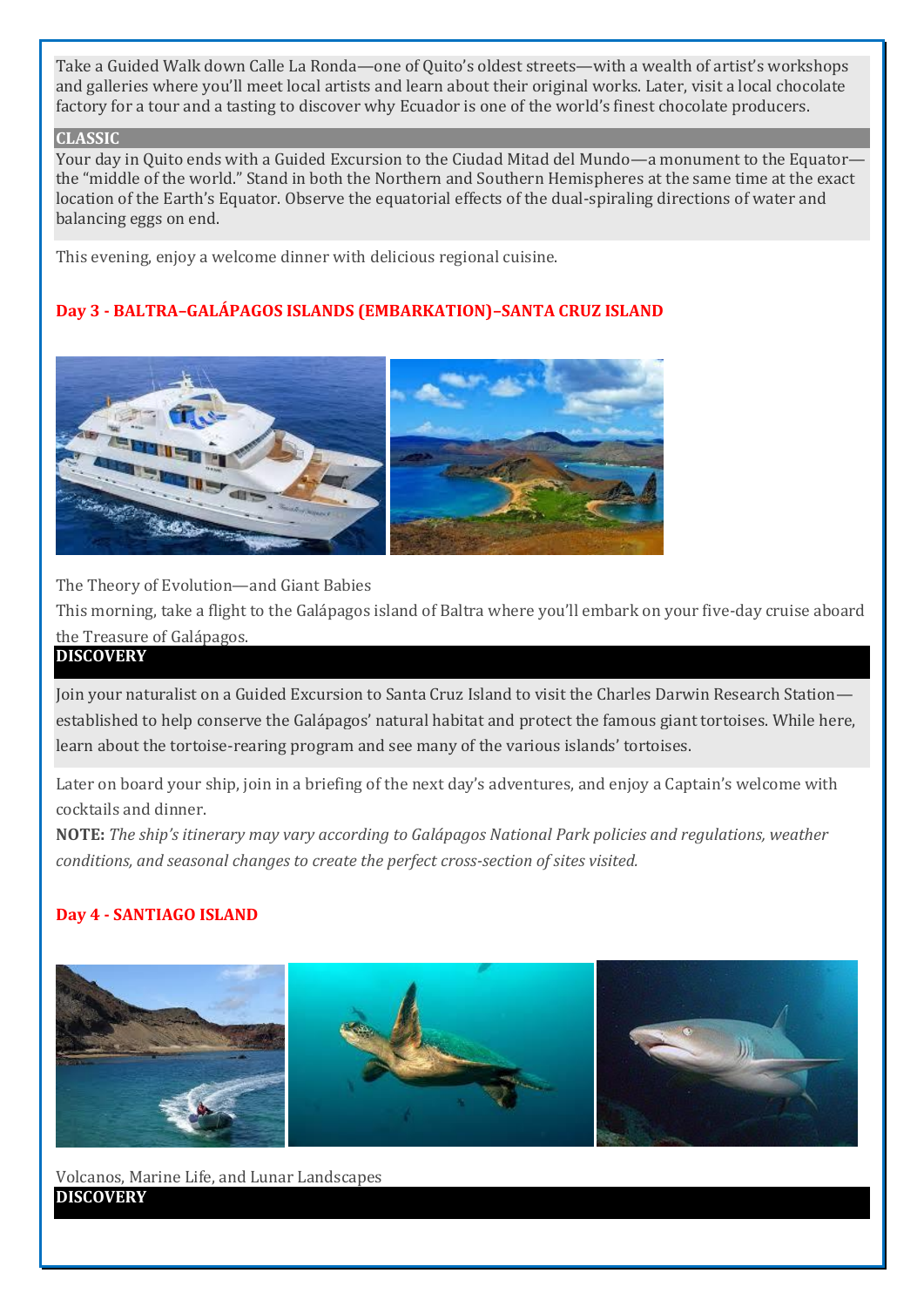This morning, you will find yourself anchored in the western-central part of the archipelago where volcanoes are still active, attributing to the dramatic scenery. Take a Naturalist Led Excursion of Sullivan Bay on Santiago Island where you will walk on newly-formed (less than 100 years ago) lava flows reminiscent of the lunar landscape. You can catch sight of lava lizards, marine iguanas, Sally Lightfoot crabs, and even the Galápagos penguin.

This afternoon, cruise to Bartolomé Island. **BARTOLOMÉ ISLAND**

## Hike the Summit, Snorkel, and Swim **ACTIVE**

Take a Guided Hike to Bartolome's 114-meter summit for spectacular panoramic views of the region with two beautiful bays and fascinating formations of lava flows and spatter cones, including the iconic Pinnacle Rock. Later, take a snorkel and swim off the beach here—home to playful sea lions, Pacific green turtles, white tip reef sharks, and Galápagos penguins.

# **Day 5 - NORTH SEYMOUR ISLAND**



Masterful Marine Iguanas and Birds of a Different Color **CLASSIC**

Take a Naturalist-Led Excursion to see colonies of remarkable bird species, including blue-footed boobies, great frigate birds, and magnificent frigate birds—with its inflated red chest and nearly 7-foot wingspread. Watch for gulls and herons of all assortments.

## **ACTIVE**

Take a Guided Snorkeling Excursion in the aqua blue waters just off North Seymour Island's shore—teeming with sea lions and amphibious marine iguanas—found only in the Galápagos.

This afternoon, cruise for the sandy island of Mosquera Islet. **MOSQUERA ISLET**

## A Sea Lion Haven of White Coral Sand **DISCOVERY**

Take a Guided Walk on the white coral beaches to the islands' largest congregation of Galápagos sea lions. You'll see a wide variety of shore birds reflecting the island's amazing biodiversity—from the deep-gray lava gull to the yellow-crowned night heron.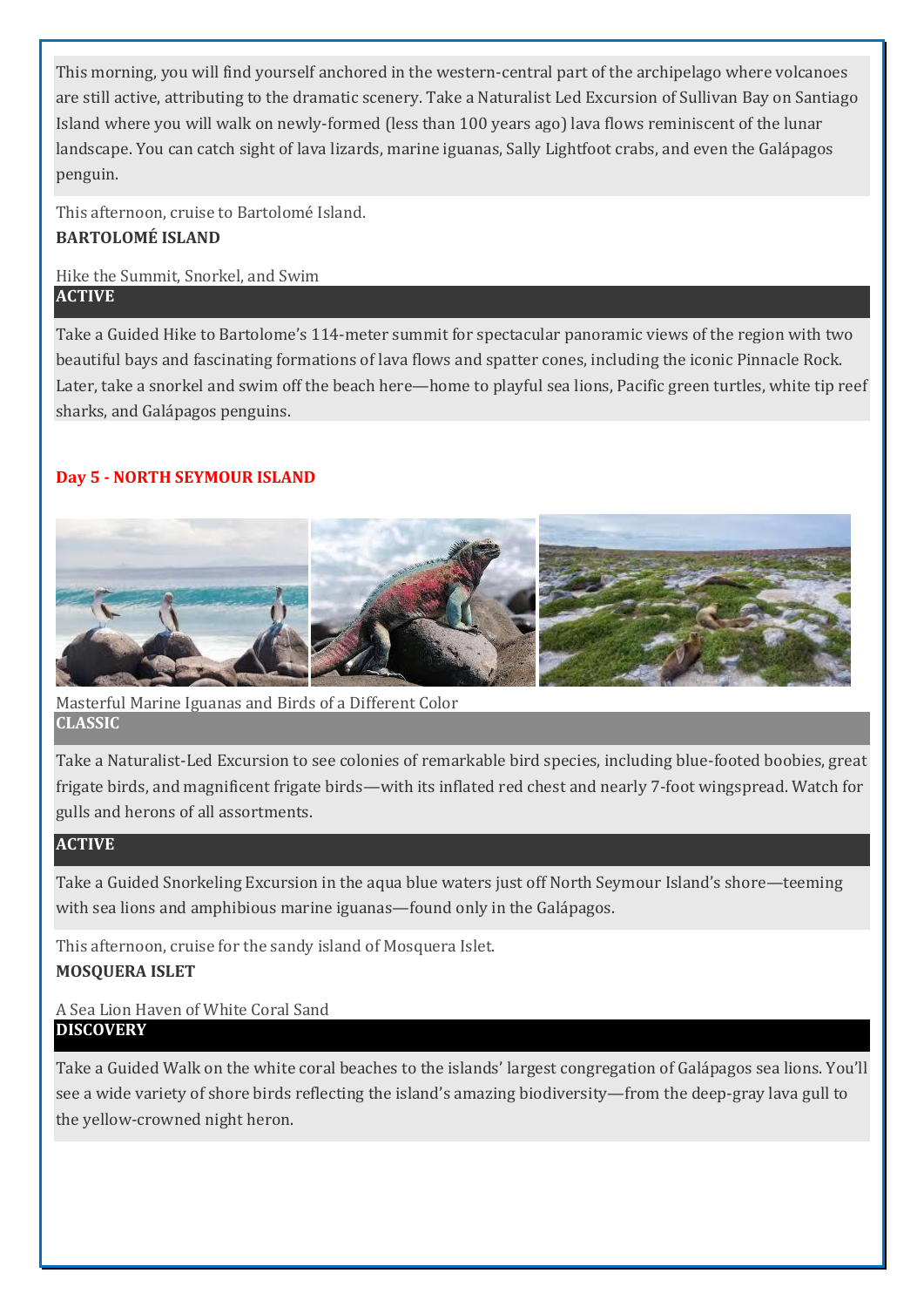#### **Day 6 - SOUTH PLAZA ISLAND**



## Tracing Darwin's Footsteps and Audubon's Muses **DISCOVERY**

This morning, take a Naturalist-Led Excursion to South Plaza Island to observe wildlife, including sea lions, land iguanas, marine iguanas, and hybrid iguanas (only found on this island and a result of a cross between land and marine iguanas). You will see blue-footed boobies, Nazca boobies, frigate birds, swallow-tailed gulls, Audubon's shearwaters, and many other species.

This afternoon, cruise to Cerro Brujo on San Cristobal Island.

## **SAN CRISTOBAL ISLAND**

#### Blue Herons, Blue Lagoons, and a Sleeping Lion **ACTIVE**

Take a Guided Walk at the site where Charles Darwin first visited the Galápagos. See the volcanic remains of magnificent Kicker Rock—also called León Dormido (Sleeping Lion). Walk beside one of the island's blue lagoons to see a number of migratory birds, including pelicans and great blue herons.

# **Day 7 - GALÁPAGOS ISLANDS (DISEMBARKATION)–SAN CRISTOBAL–QUITO**



## The Geological Genesis of a Magical Archipelago **DISCOVERY**

This morning, cruise to Puerto Baquerizo Moreno for a Naturalist Guided Tour of the San Cristobal Interpretation Center. You'll learn about the Galápagos' fascinating volcanic origins, remote location, climate, and the arrival of diverse species that inspire both imagination and science.

This afternoon, you'll say farewell to the magical islands of Galápagos and fly to Quito. This evening, spend free time relaxing or enjoy one of Quito's many fine restaurants.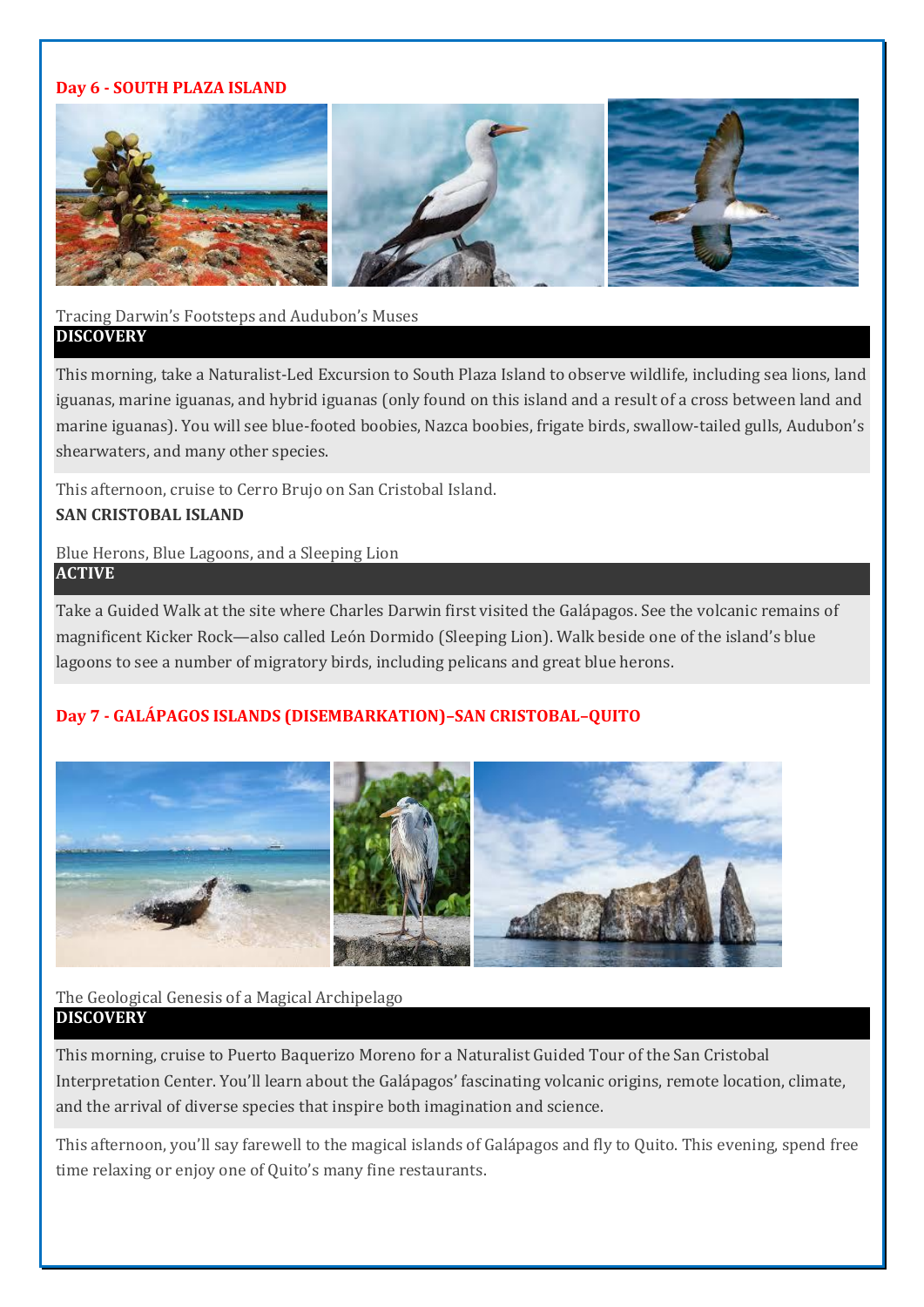## **Day 8 - QUITO**

Your vacation ends with breakfast this morning.

#### \*\*\* Return home with wonderful memories \*\*\*

**Price per person on a twin-sharing basis: from US\$5200 Single supplement: US\$ 3410**

## **Dates**

- ➢ **4th to 11th March 2020**
- ➢ **18th to 25th March 2020**
- ➢ **13th to 20th May 2020**
- ➢ **22nd to 29th July 2020**
- ➢ **30th September to 7th October 2020**
- ➢ **28th October to 4th November 2020**
- ➢ **11th to 18th November 2020**

## **Prince Includes:**

- 6 nights on the Treasure of Galápagos Cruise ship
- 2 nights in Quito
- Daily Breakfast in Quito
- All meals on the cruise
- Quito Baltra // San Cristobal Quito flights
- Daily multi-media natural history lectures
- Complimentary snorkeling gear available
- Stargazing Program
- Included shore excursions with Naturalist
- Tours and transfers as mentioned

## **Price excludes**

- Air ticket for travel to and from Quito
- Visa & Insurance
- Meals and sightseeing not mentioned
- Tips
- Items of a personal nature
- **GST at 5%**
- Anything not specifically mentioned under "Price includes"

## **Notes:**

- $\triangleright$  Standard check in at hotels is at 1400 hours onwards. Where necessary we will request an early check-in however, this is not guaranteed. The same applies to check out, which is at 12h00.
- ➢ Rates subject to change without prior notice due to circumstances beyond our control e.g. fuel increases, rate of exchange fluctuations.
- $\triangleright$  Please note that your passport should be valid for more than 6 months beyond the date of travel and that you must have at least 2 blank pages on your passport.
- ➢ Please contact us if you would like to book pre-tour or post-tour accommodation
- $\triangleright$  ROE calculated at 1 USD = Rs. 70.61. Any fluctuations at the time of payment will alter the cost